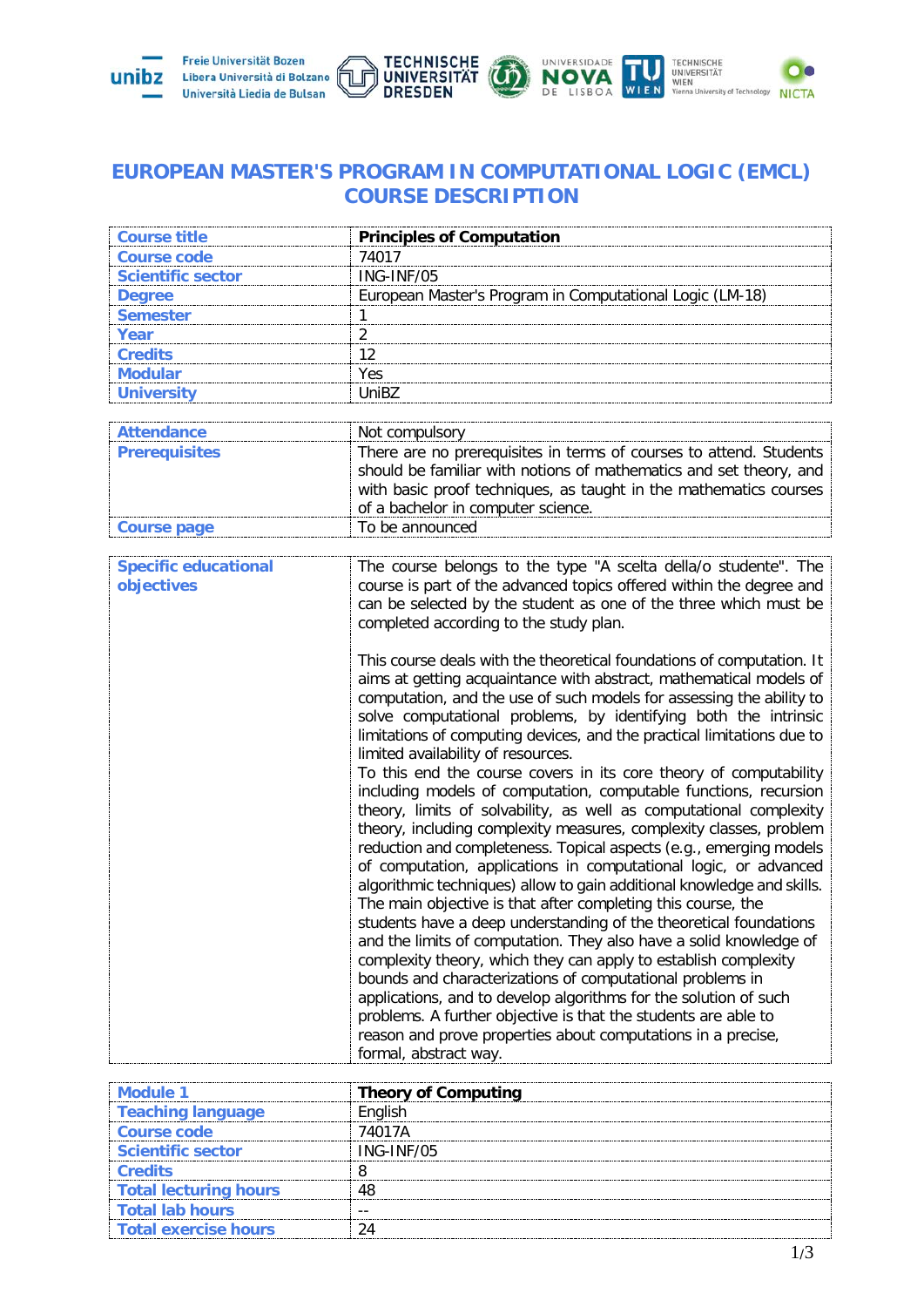

 $\equiv$ 





| Lecturer                           | Diego Calvanese                                               |  |  |  |  |  |  |
|------------------------------------|---------------------------------------------------------------|--|--|--|--|--|--|
| <b>Contact</b>                     | Piazza Domenicani 3, Room 2.07, calvanese@inf.unibz.it, 0471- |  |  |  |  |  |  |
|                                    | 016160                                                        |  |  |  |  |  |  |
| Scientific sector of the           | ING-INF/05                                                    |  |  |  |  |  |  |
| <b>lecturer</b>                    |                                                               |  |  |  |  |  |  |
| <b>Office hours</b>                | Check the home page of the lecturer                           |  |  |  |  |  |  |
| <b>Teaching assistant (if any)</b> |                                                               |  |  |  |  |  |  |
| <b>Office hours</b>                |                                                               |  |  |  |  |  |  |
| <b>Syllabus</b>                    | Formal languages<br>٠                                         |  |  |  |  |  |  |
|                                    | Formal grammars                                               |  |  |  |  |  |  |
|                                    | <b>Turing Machines</b>                                        |  |  |  |  |  |  |
|                                    | Recursive functions                                           |  |  |  |  |  |  |
|                                    | Undecidability<br>$\bullet$                                   |  |  |  |  |  |  |
|                                    | Computational complexity                                      |  |  |  |  |  |  |
|                                    | NP-completeness<br>$\bullet$                                  |  |  |  |  |  |  |
|                                    | Time and space complexity classes                             |  |  |  |  |  |  |
| <b>Teaching format</b>             | Frontal lectures.                                             |  |  |  |  |  |  |

| <b>Module 2</b>                    | <b>Research Project in Principles of Computation</b>                                                                                                                                                                                                                |  |  |  |  |
|------------------------------------|---------------------------------------------------------------------------------------------------------------------------------------------------------------------------------------------------------------------------------------------------------------------|--|--|--|--|
| <b>Teaching language</b>           | English                                                                                                                                                                                                                                                             |  |  |  |  |
| <b>Course code</b>                 | 74017B                                                                                                                                                                                                                                                              |  |  |  |  |
| <b>Scientific sector</b>           | ING-INF/05                                                                                                                                                                                                                                                          |  |  |  |  |
| <b>Credits</b>                     | 4                                                                                                                                                                                                                                                                   |  |  |  |  |
| <b>Total lecturing hours</b>       |                                                                                                                                                                                                                                                                     |  |  |  |  |
| <b>Total lab hours</b>             | - -                                                                                                                                                                                                                                                                 |  |  |  |  |
| <b>Total exercise hours</b>        | --                                                                                                                                                                                                                                                                  |  |  |  |  |
| Lecturer                           |                                                                                                                                                                                                                                                                     |  |  |  |  |
| <b>Contact</b>                     | Supervisor of the project                                                                                                                                                                                                                                           |  |  |  |  |
| Scientific sector of the           |                                                                                                                                                                                                                                                                     |  |  |  |  |
| <b>lecturer</b>                    |                                                                                                                                                                                                                                                                     |  |  |  |  |
| <b>Office hours</b>                | --                                                                                                                                                                                                                                                                  |  |  |  |  |
| <b>Teaching assistant (if any)</b> | --                                                                                                                                                                                                                                                                  |  |  |  |  |
| <b>Office hours</b>                | $ -$                                                                                                                                                                                                                                                                |  |  |  |  |
| <b>Syllabus</b>                    | The student will further investigate a specific topic covered by the<br>first module. The selection of the topic and the research activity shall<br>be carried out under the supervision of a tutor selected in agreement<br>with the lecturer of the first module. |  |  |  |  |
| <b>Teaching format</b>             | Supervised project activities.                                                                                                                                                                                                                                      |  |  |  |  |

| <b>Learning outcomes</b> | Knowledge and understanding<br>Knowledge of the theoretical foundations of computability<br>and computational complexity<br>Broad knowledge of foundational and applicative areas of<br>computer science<br>Thoroughly understand the scientific method of investigation<br>Understand and being able to use mathematical tools, both<br>concerning discrete and continuous domains, to support<br>computer science studies and development<br>Applying knowledge and understanding<br>Ability to adapt an existing technical solution or formal model<br>according to new requirements or context<br>Ability to provide an algorithmic solution for a computational<br>problem and to define its computational complexity<br>Ability to provide an algorithmic solution for a computational<br>problem and to define its computational complexity |
|--------------------------|----------------------------------------------------------------------------------------------------------------------------------------------------------------------------------------------------------------------------------------------------------------------------------------------------------------------------------------------------------------------------------------------------------------------------------------------------------------------------------------------------------------------------------------------------------------------------------------------------------------------------------------------------------------------------------------------------------------------------------------------------------------------------------------------------------------------------------------------------|
|--------------------------|----------------------------------------------------------------------------------------------------------------------------------------------------------------------------------------------------------------------------------------------------------------------------------------------------------------------------------------------------------------------------------------------------------------------------------------------------------------------------------------------------------------------------------------------------------------------------------------------------------------------------------------------------------------------------------------------------------------------------------------------------------------------------------------------------------------------------------------------------|